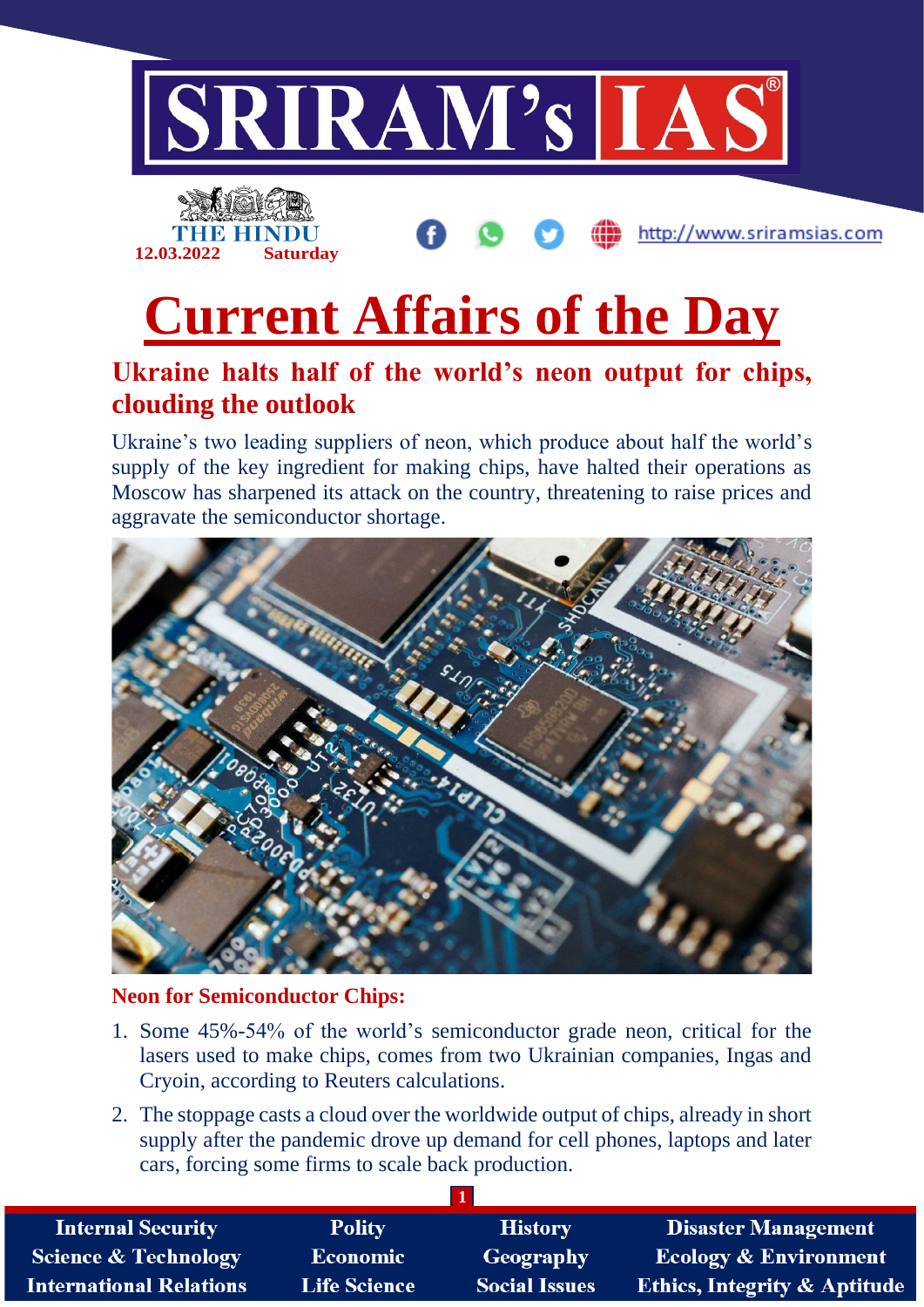



http://www.sriramsias.com

## **Govt looks to appoint industry professionals, experts as professors**



In a move aimed at reforming the recruitment norms for central universities, the government is considering bringing in a provision for the appointment of professionals and industry experts as 'professors and associate professors of practice'.

#### **NEP 2020: Lateral entry**

1. The provision will be made a part of the National Education Policy (NEP) 2020 implementation, which advocates bringing diversity to the university education system. The University Grants Commission (UGC) will constitute an expert committee to revise the existing regulations.

| <b>Internal Security</b>        | <b>Polity</b>       | <b>History</b>       | <b>Disaster Management</b>              |  |  |  |
|---------------------------------|---------------------|----------------------|-----------------------------------------|--|--|--|
| <b>Science &amp; Technology</b> | <b>Economic</b>     | Geography            | <b>Ecology &amp; Environment</b>        |  |  |  |
| <b>International Relations</b>  | <b>Life Science</b> | <b>Social Issues</b> | <b>Ethics, Integrity &amp; Aptitude</b> |  |  |  |